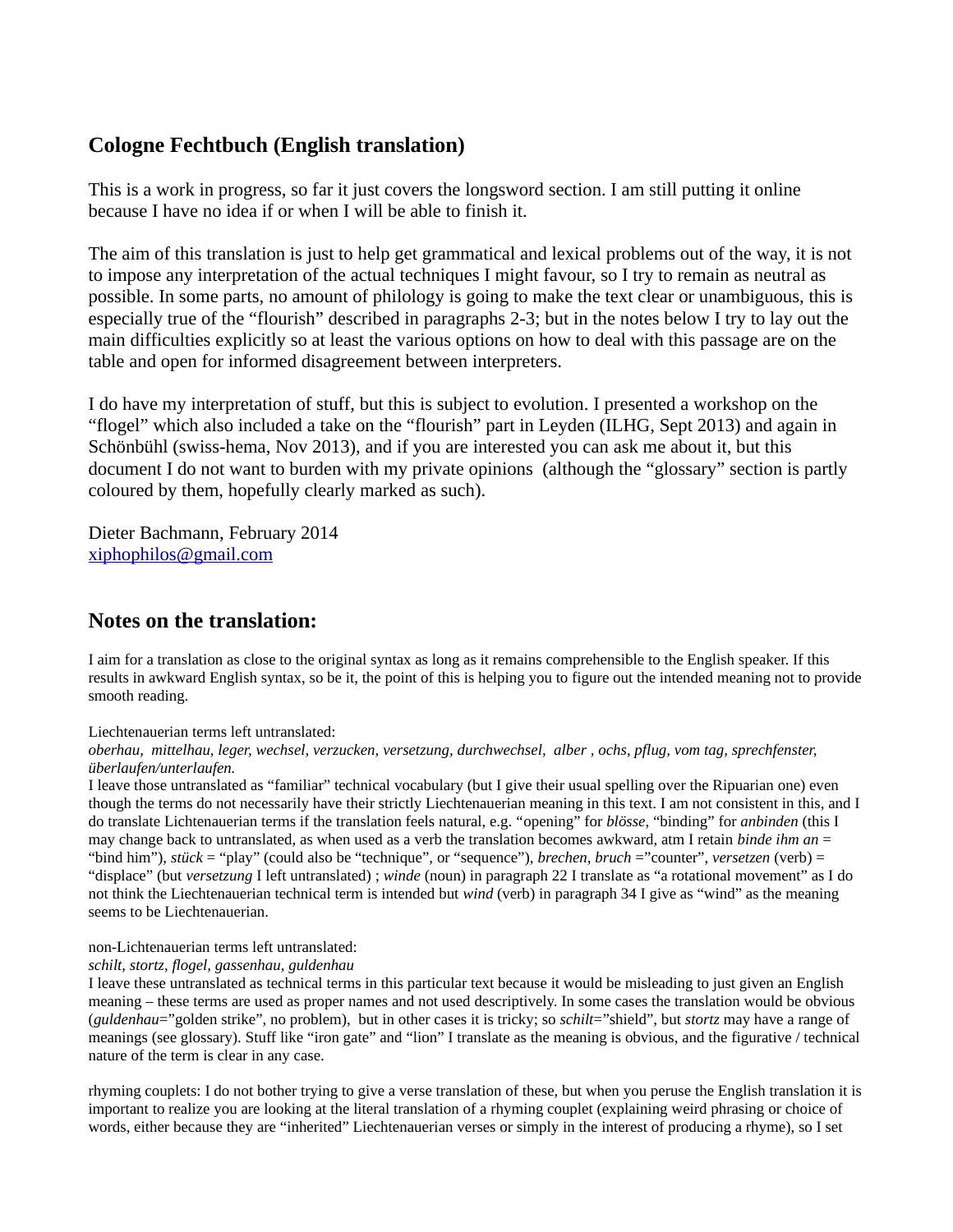these in blue. The rhyming words are: (5) dingen/misselingen (6) oben/loben, possibly also an original treiben/leiben [but here rendered *drybe/lebe*] (7) gern/lern (14) seiten/beiden/schreiten; andern/wandern (18) gesicht/nicht (28) hewe/frewen (29) hewe/frewen; wilt/schilt; libe/vermide; verware/am faren[sic?]; gern/erlern (37) lang/anfang; fass/mass (38) m[ue]t/guet

Also, be aware of apparent synonyms not evident from the translation, e.g. *hawe* (the verb, see glossary)*, strych, slach* all mean "strike" but there might be nuances. Use the English translation to get a grasp of the sentence structure, then still consult the German text to check which lexemes were used. It is pointless trying to render these nuances in translation [etymologically the words are English *hew, strike, slay*, but obviously the semantics are different]: there is a single occurrence of *smiszen*, which is etymologically *to smite,* and as the semantics fit reasonably well I set this instead of another "hit" or "strike".

For more comments on individual terms (and on the syntax of the garbled paragpraphs 2-3) see the glossary at the end.

# **Notes on the manuscript**

(formerly) Historisches Archiv Köln *Best. 7020, 150*. ("Best." is for "Bestand", former signature: *W\* 8 150*, where "W\*" is for [Ferdinand Franz] Wallraf, d. 1824, left his library to the city of Cologne. nb. "Best. 7020" is not the signature, but the name of a group of >300 mss). Written in the early 16th century in or near Cologne ("Ripuarian" dialect); 23 foll. (of which 3 empty). It has just the Fechtbuch (no other texts, apart from a brief metallurgical recipe on fol. 1v). It was destroyed in 2009 (building collapse due to tunnel excavation beneath). Black-and-white scans are online at historischesarchivkoeln.de [use google site search with the search term "Fechtregeln"]; The Fechtbuch has Longsword, Ringen, Messer/Dagger, Javelin (Sauspiess), Staff. The longsword section is on foll. 2r-8r and can be divided into 38 paragraphs.

The manual is listed by Hils 1985 (as "non-Liechtenauerian"), but afaik its content only became accessible to "the community" in 2009; the text was edited by M. J. Bauer (adeva.com), along with colour reproduction of the ms. [fortunately, these scans were made for Bauer just before the ms. was destroyed] Also to 2009 dates a transcription of Slovakian origin (*Corona* of Pezinok, gesellschaft-liechtenawers.eu; it isn't clear to me if the Slovakian text is also based on Bauer or if it was transcribed from microfilm, in any case it has a (moderate) number of errors). My own (2010) transcription is here: freywild.ch/wiki/index.php?title=Kölner\_Fechtbuch – this is just based on the Slovakian text, crosschecked with Bauer's text, atm it still contains some errors which I hope to weed out while completing this translation. There is a French translation, informed by Bauer's commentary, by Daniel Jaquet (2010) at gagschola.ch. There is now also an English translation by James Wallhausen (2012) at paleo.eskrimology.co.uk, but so far it is close to unusable (many errors; it is also not informed by either Bauer's or Jaquet's translation).

## **Cologne Fechtbuch, Longsword section (paragraphs 1-38)**

**(1)** [2r] Hyr hebet sich aen der text vnd zedell ym langen sweerd Zom eersten mach gudt bossenn vnd streck dy arm fry wastu dan fichts das wapent sich.

Here begins the text and epitome in the long sword. Firstly, take proper stance and stretch the arms freely , what you then fight will cover itself

**(2)** Item dy .V. hewe vernym also, den ouer hewe van der rechter achselin myt langer snyden vnd mach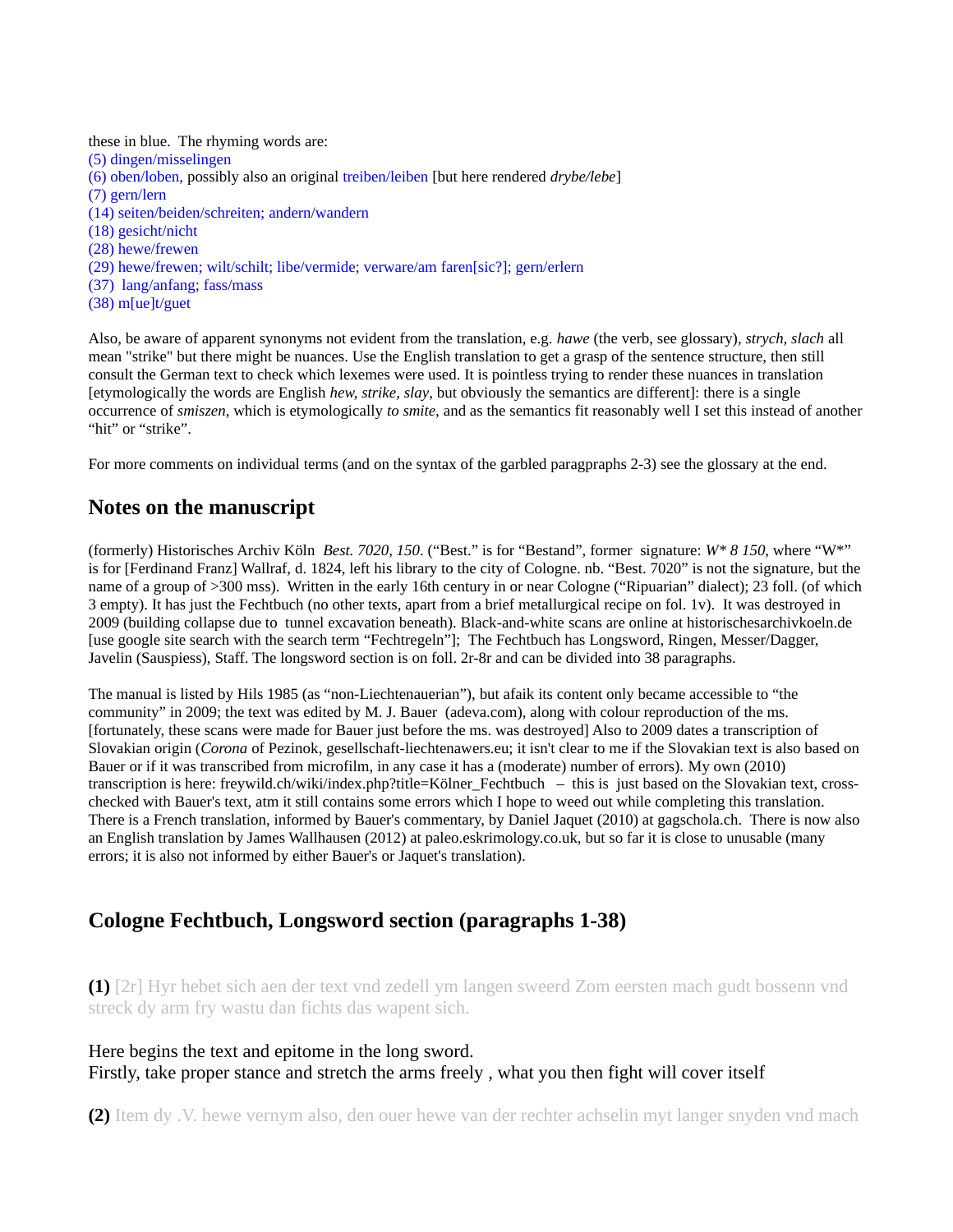bossen myt dem lincken voysz des glichen yst auch der linck ouer hewe mach bossen myt dem rechten voysz vnd hawe myt der langen snyden durch ym deen koff ym stortz :-

### Learn the five strikes as follows, the upper strike from the right shoulder with the long edge, and take proper stance with the left foot, likewise the left upper strike, take proper stance with the right foot and strike with the long edge through his head in[to?] the stortz.

**(3)** Item hewe veder vmb durch ym den koff yn schylt vnd vidder vmb durch ym den koff yn stortz, vnd lech das swert vff den ruck laysz esz syncken vff dy rechten syten Keer den knouff gegen den man vnd den ort hynder vsz so komstu yn den rechten myttel hewe Hewe vur ewech vmbden koff yn den lincken myttel hewe, vmd vidder vmb yn den koff yn dy rechte weschel myt der langenn snyden nydder myt der kortzen snydenn [2v] vff vmb den koff yn den lincken weschell. das synt dy .V. hewe dy eyn ycklin[g]er leren sail der anders recht fechten wil:-

Strike again through his head in[to?] the schilt and again through the head in[to] stortz, and place the sword on the [its?] back, let it descend on the right side, turn the pommel against the man and the point backward, so you come into the right mittelhau, strike forward to the head into the left mittelhau, and again to the head into the right wechsel with the long edge downward, with the short edge upward to the head into the left wechsel. These are the five strikes which every man who wants to fight properly in other respects has to learn [first].

**(4)** Item hyr volgt nach der text vnd gloysz dar na man hewen sael.

#### Here follows the text and gloss according to which one should strike. [diagram]

**(5)** Item nach deser figuren sall man hewen, alle hewe durch das gesicht mit gestreckten armen vnd mach gut bossen yn allen dyngen so mach dir nyt misseligen.

#### According to this figure one should strike, all strikes through the face with stretched arms, and take proper stance in all things / so nothing may go wrong for you.

**(6)** [3r] Item hyr nach volget der zedell des langenn swerts wastu starck wils dryben das fecht myt gantzem lebe beyd vnden vnd obenn dy zwei dyng dryb starck das will ich lobenn.

## Here follows the epitome of the long sword: that which you want to execute with strength, fight with your whole body, both above and below / these two things perform strongly, that I will praise. *[drawing of a knot(?)]*

**(7)** Item erschrecks du gern keyn fechten nummer enlern, Wer fechten will der sall haben eyn hertz alsz eyn lewe vnd sall al so scharff seen alsz eyn valck vnd sall also behende syn alsz eyn vogel.

#### If you frighten easily, don't learn no fighting [Liechtenauer's verse with a double negation] He who wants to fight should have a heart as a lion and he should see even as sharply as a falcon and he should be as swift as a bird.

**(8)** Item dy vyer bloyß ym swerd vernym also, dy zwo ouer bloyß am haupt dy ander zwo vnder bloyß zo beyden syten vnder deen armen.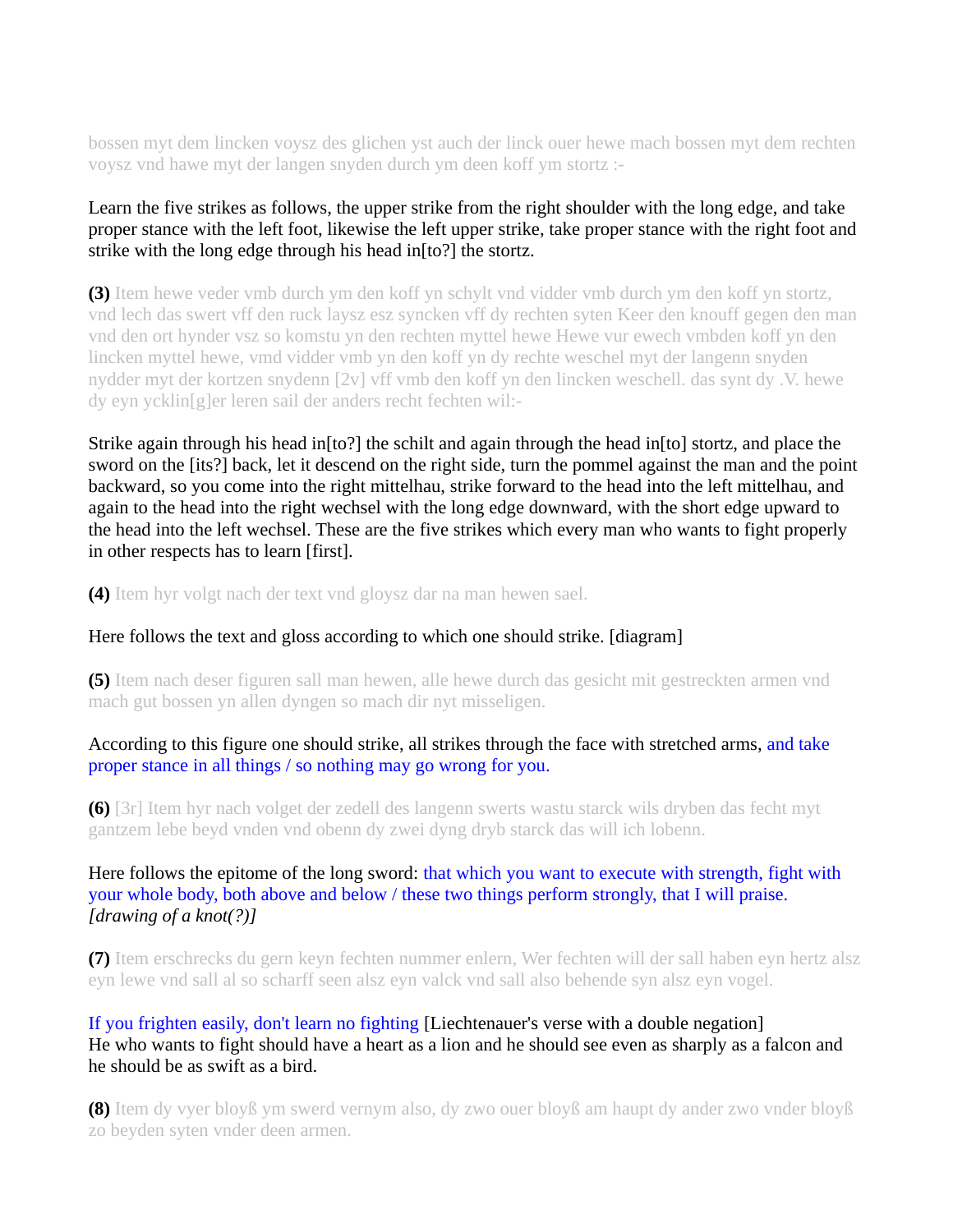## Learn the four openings in [the discipline of] swordfighting as follows, the two upper openings on the head, the two lower openings on either side under the arms.

**(9)** Item dy veyr leger vernym al so. lege das swert vff dy rechte aschel vnd setz dyn liff yn wage myt guden bossen des glychen yst auch der lynck ouerleger stell den rechten voyß vur.

#### Learn the four leger as follows, place the sword on the right shoulder and put your body into the balance with proper stance; likewise for the left upper leger, set the right foot forward.

**(10)** Das rechte vnder leger v[er]nym also stell den lyncken voyß vur vnd lege das swert myt dem geholtz [3v] vff das rechte beyn den ort dem man gegent das gesicht, des glich yst auch der linck vnder leger keer das swert denn ort dem mann gegen das gesicht.

## Learn the right lower leger as follows, place the left foot forward and place the sword with the hilt on the right leg with the point to the man's face, likewise for the left lower leger, turn the sword with the point towards the man's face.

**(11)** Item dy vyer an bynde ym swert vernym also bynde ym an myt der kortzen snyden an dy lincken ouer bloyß trydt vort vnd byndt ym myt der langen snyden an dy rechte ouer bloyß tryt vort vnd slage ym nach der lyncken vnder bloyß myt der kortzen snyden vnd tryt vort vnd slage ym nach der rechten vnder bloyß myt der flech.

## Learn the four bindings as follows, bind him with the short edge on the left upper opening, step to, bind him with the long edge on the right upper opening, step to, and strike him to the left lower opening with the short edge and step to, and strike him to the right lower opening with the flat.

**(12)** Item eyn stuck heyst der flogel bynde ym ouen mit der kortzen snyden vnd slage ym nach der rechten vnder bloyß mit langer snyden. vnd bald myt der kortzen nach der ouer bloyß vnd hewe durch van dem man yn das lyncke vnder leger.

## A play is called the flogel: bind him above with the short edge and strike him towards the right lower opening with the long edge and immediately with the short edge to the upper opening and strike through from the man into the left lower leger.

**(13)** Item eyn stuck heyst das verzocking. do als wul-[4r]stu ym recht anbinden vnd bynd ym lincks an vnd do als wulstu ym lyncks an bynden vnd bynde ym rechs an vnd hewe dich starck myt der langen snyden van dem man yn den lyncken vnder leger so bist tu nicht bloyß zo vinden.

## A play is called the verzuckung: do as if you would bind him on the right and bind him on the left, and do as if you would bind him on the left and bind him on the right, and strongly strike with the long edge from the man into the left lower leger, so you are not found exposed.

**(14)** Item eyn stuck heyst der durch weschell. fry van beyden syten so machs du des mans woel beyden vnd hewe myt schryden fry van eyner bloyß zoder andern so machs frolich wandern.

# A play is called the durchwechsel: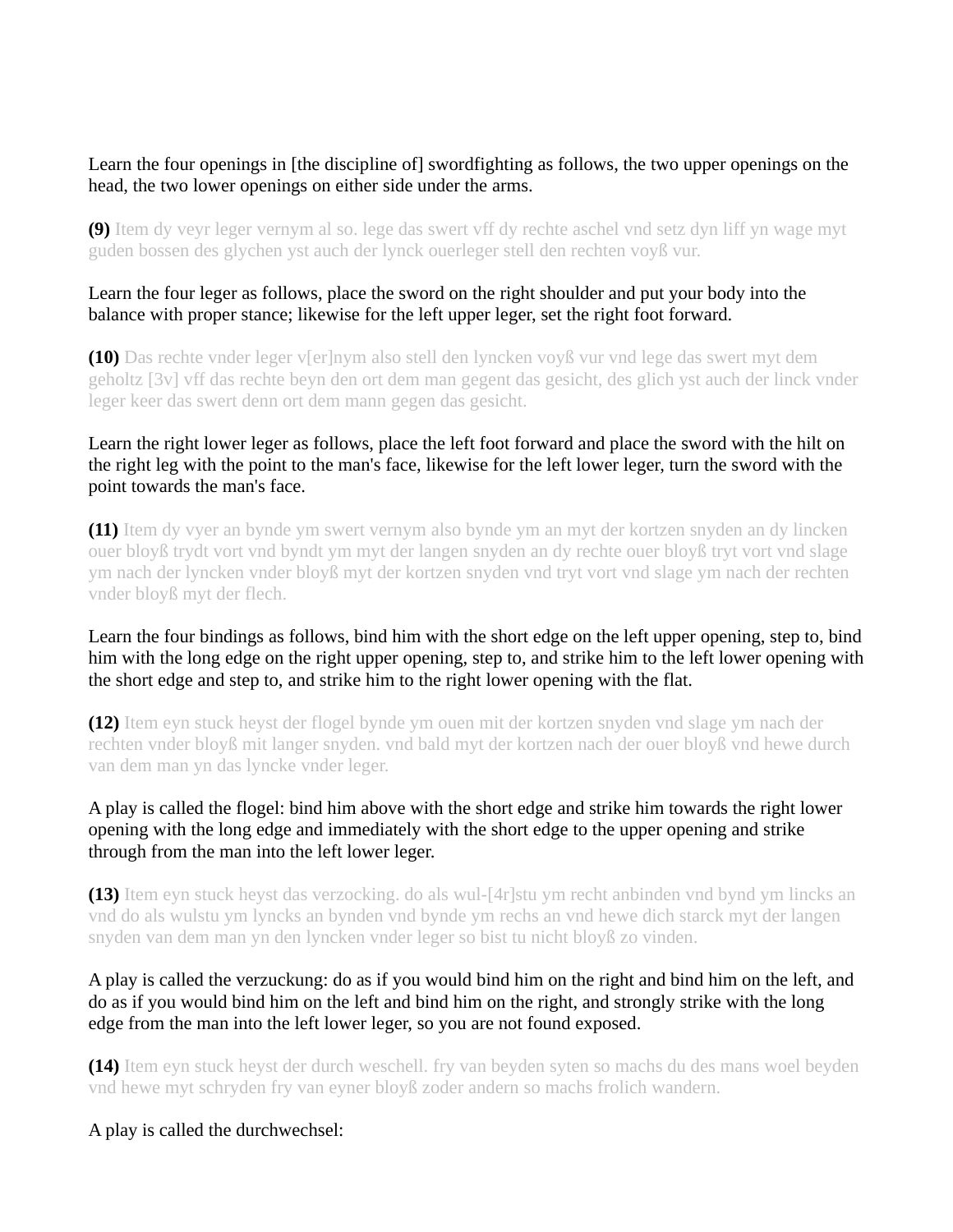#### Freely from both sides / so you may well [bind] the man / and strike with stepping / freely from one opening to the other / you may pass serenely [c.f. the same rhyme in (59)]

**(15)** Item eyn stuck dy yser porte geheyssen. lege dich yn das lynck vnder leger vnd layß den ort synckenn vff dy erde vnd hewe den flogell vnd strych vß der rechten syten vur yn schylt vnd vß der lincker syten widder vff yn stortz so komstu vß der ysern porten yn den gassenhewe.

A play is called the iron gate: place yourself in the left lower leger and let the point descend to the earth, and strike the flogel, and strike from the right side forward into the schilt and from the left side again upward into the stortz, thus you come from the iron gate into the gassenhau.

> [c.f. (64) in the messer section: *Item eyn stuck heyst der gaßen hewer sychstu eyn ader zween vur dyr staen so hew fry vß der rechter syten vnd frysch vff vß der lincken als fry van eym ynden andern so moyßen sy wychen ader verdenn geslagen:-*

"A play is called the gassenhauer ["alley-striker"]: if you see one or two standing against you, so strike freely from the right side and freshly upward from the left, freely from one to the other, so they must retreat or are hit."

To interpret "*gassenhau*" also adduce the description from Wittenwiler (a ms. which may be just slightly older than this one and has surprising parallels)]

**(16)** Item eyn stuck heyst der pluck. den pluck vernym [4v] also wendt vß dem rechten leger yn den lincken vnd vß dem lincken widder yn rechten so sichstu was der man vff dych dryben will ader stycht her du kanß ym brechenn.

A play is called the plough: learn the plough as follows, turn from the right leger into the left, and from the left again into the right, so you see what the man would perform against you, or if he thrusts you may counter him. *[drawing of a bagpipe]*

> [cf. 71, 75 in the messer section. The *p* of the first *pluck* is developed into the "knot" drawing also seen in paragraphs 6 and 21]

**(17)** Item eyn stuck heyst der olber. den olber vernym also kere den ort yn dy lucht vnd halt den schilt vur den koff was der man slecht van dach das kan man dar myt brechenn:-

A play is called the alber: learn the alber as follows, turn the point into the air and hold the shield in front of the head; what the man strikes vom tag [viz., from above] you may counter with this. [nb. I am unsure if *schilt* is the technical term used before, or if it is here meant to refer to a part of the sword, presently the translation suggests the latter. It is tempting to attribute significance to the spelling variant *schilt* vs. *schylt*, but this seems tenuous; cf. a second occurrence of *schilt* in the Lichtenauerian verse in paragraph 29]

**(18)** Item eyn stuck heyst der schilder. den schilder vernym also schyl lincks vnd slach rechs, vnd schil rechst vnd slach lincks. so veruerß du den man mit dem gesicht des frewet her sych nycht.

A play is called the schilder [sic]: the schilder learn as follows: squint to the left and strike right, and squint to the right and strike left, so you confuse the man with your glance / in this he does not rejoice. [*schilder* should be *schilher* "squinter" but the manuscript reading (twice) is clear. This may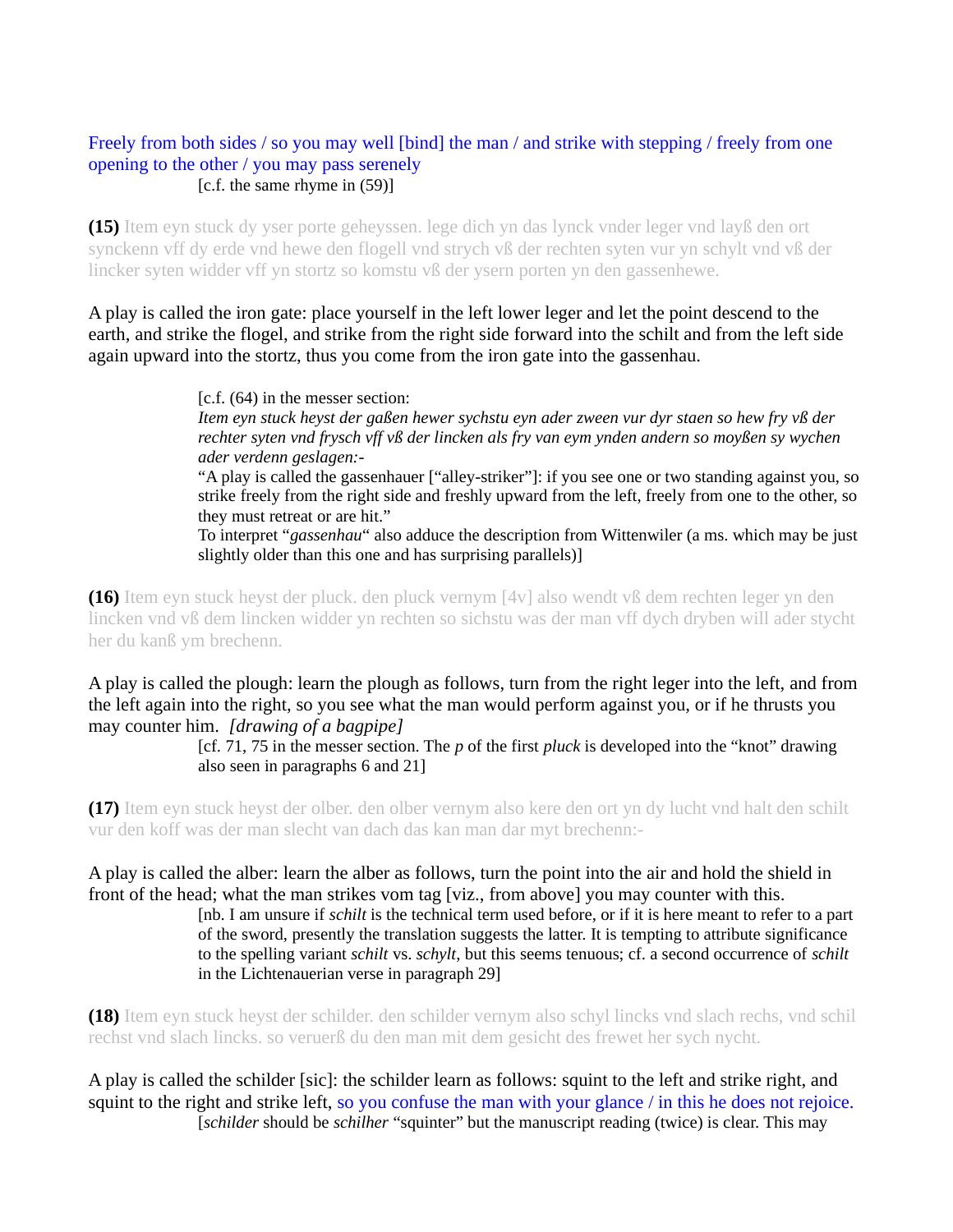#### represent a mechanical scribal error, and might indicate that the text was copied from an older manuscript; at least we should be on the lookout for other candidates for mechanical transcription errors.]

**(19)** Item eyn stuck heyst der scheller. den scheller vernym also schelle eyn mael. Zwei. dry. vidder syne clyngen so machst du yn bloyß vynden:-

## A play is called the scheller ["bell-ringer"]; the scheller learn as follows, ring once; twice; thrice; against his blade so you may find him exposed *[drawing of a drum]*

**(20)** Item eyn stuck heyst der verkerer. den verkerer [5r] vernym also lech dyn swerd vuer den koff. layß den ort hinder nidder sincken vnd kerre yn vff dy recht syten vnd vff dy lincken flucks van eyner zo der ander so kan er sich vur dyr nyt huden so machs du yn gare balde bloyß vynden so yst der verkerer gerecht:-

#### A play is called the verkerer ["turner, inverter"]: the verkerer learn as follows: place your sword in front of the head, let the point descend backward and turn it towards the right side and to the left, rapidly from one side to the other, so he may not protect himself against you, so you may find him exposed very soon, thus the proper verkerer.

**(21)** Item eyn stuck heyst der ocks. den ocksen vernym also sets den knouff an dy brust den ort dem man gegen dem gesycht vnd drynge starck zo ym vnd hewe yn den flogel vnd flucks vß der rechten syten yn schyll[*sic*] slach vß dem schylt nach der lincken ouerbloyß vnd swyndt nach der rechten so muß er versetzen ader wyrt hart geslagenn:-

a play is called the ochs: the ochs learn as follows, set the pommel on the chest with the point towards the man's face and drive strongly towards him and strike the flogel, and rapidly from the right side into the \*schilt [ms. has *schyll*], strike from the schilt towards the left upper opening and swiftly towards the right, so he has to displace or he is hit hard. *[drawing of a knot(?)]*

> [cf. 69, 74 in the messer section; *ocks* is clearly from Liechtenauer *ochs* "ox", but note that in (69) it seems to be associated with the unrelated but homophone *ockßen* "arm-pit": *Item eyn stuck vß dem ocksen stoeß den ort dem man starck gegen das gesycht vnd slach yn mit*

> *dem flogell hew vnder syn rechten ockßen*

a play from the ocks: thrust the point towards the man's face and strike him with the flogelhau under his right arm-pit.]

**(22)** Item eyn stuck heyst der sprech vinster. das vernym also mach eyn winde vur dem kopf das dyn armen krutzwerß synt so sychstu dar zußen vß was der man dryben will vnd gayn gare grosse streych dar nach [5v] vß dem sprech vinster du kanst yn zo beyden syten slagen lyncks ader rechs:-

A play is called the sprechfenster, that learn as follows, do a rotational movement [*ein winden*] in front of the head so that your arms are crossed, so you may look out from between them [to see] what the man would perform, and after this there proceed very great strikes from the sprechfenster, you may hit him on either side, left or right.

**(23)** Item eyn broch komt vß der sprech vinster. so dyr eyn man starck zom kopf sleget valle ym mit der kortzen snyden vuer syn clynge stoysz ym syn swerte weck so entbloyß du ym syn kopf:-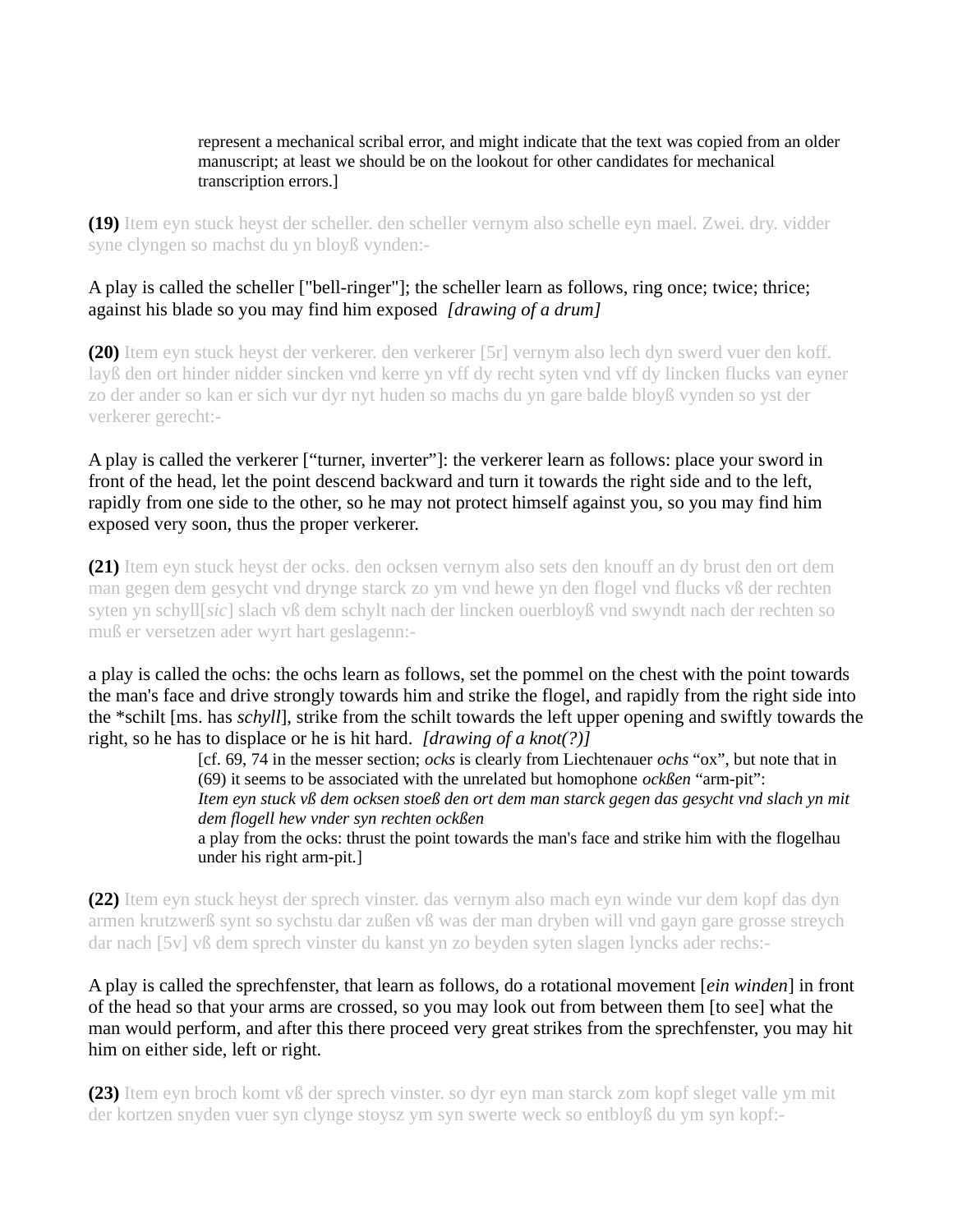## A counter follows from the sprechfenster: as a man would strike you strongly towards the head, fall with the short edge on his blade, push his sword away, so you expose his head.

**(24)** Item eyn stuck heyst der gulden hewe. do alß wolstu ym rechst an bynden vnd bynd ym lincks an slage ym zween ader dry slege nach en andern nach siner rechten ouer bloyß so yst der gulden hewe recht:-

## A play is called the guldenhau ["golden strike"]: do as if you would bind on his right and bind on his left, do two or three consecutive strikes towards his right upper opening, thus the proper guldenhau. [c.f. (73) in the messer section]

**(25)** Item eyn broch ouer den gulden hewe. Wan du suchs das eyner den gulden hewe bruchen wyll so slage ym mit der kortzen snyden an syn linck ouer bloiß was er dan slecht das kanstu versetzen vnd tryt zo ruck vnd hewe dich mit dem gulden [6r] hewe van dem man durch yn sturtz vnd lechs dich in das linck vnder leger so bistu widder gewapent:-

A counter against the guldenhau: when you perceive that one would use the guldenhau, strike with the short edge towards his left upper opening; what he strikes then you may displace, and step backward and strike through with the goldenhau from the man into the stortz, adn place yourself in the left lower leger, so you are again covered.

**(26)** Item eyn stuck heyst der dryangel. den dryangel vernym also lech dich in dy rechte weschel vnd schrydt myt dym rechten voyß vff syn rechte syt vnd stoß mit der kortzer snyden ym syn swert vff, vnd springe myt dynem lincken voyß hynder yn so vynstu yn bloyß am kopf:-

A play is called the triangle, the triangle learn as follows, place yourself in the right wechsel and step with the right foot towards his right side and with the short edge push his sword upward, and jump with your left foot behind him so you find him exposed on the head.

**(27)** Item eyn broch vuer den dryangel. wan du sychs das eyner den dryangel bruchen will so lege yn den schylt vnd tryt zo ruck vnd versetz em myt der gulden versetzynge slage ym nach der neyster vuer bloyß:-

## A counter against the triangle, when you see that he would use the triangle, place [yourself] in the schilt and step backward and displace him with the gulden versetzung ["the golden displacement"], and strike towards his nearest opening.

**(28)** Item das krom anbyndung. dy krom anbyndung vernym [6v] also do wy du wuls ym recht anbynden vnd byndt ym myt der langen snyden lincks an vnd zock wy du ym wuls rechs anbynden vnd blyue an der seluer syten slage yn dy recht ouer bloyß mit der kortzen snyden swyn[dt] nach der lyncken vnd hewe dich aff myt der gulden hewe des mach er sich nyt frewen:-

The crooked binding: the crooked binding learn as follows, do as if you would bind him on the right and bind him with the long edge on the left and twitch as if you would bind him on the right and remain on the same side, strike to the right upper opening with the short edge, swiftly towards the left, and strike downward with the golden strike / in this he may not rejoice.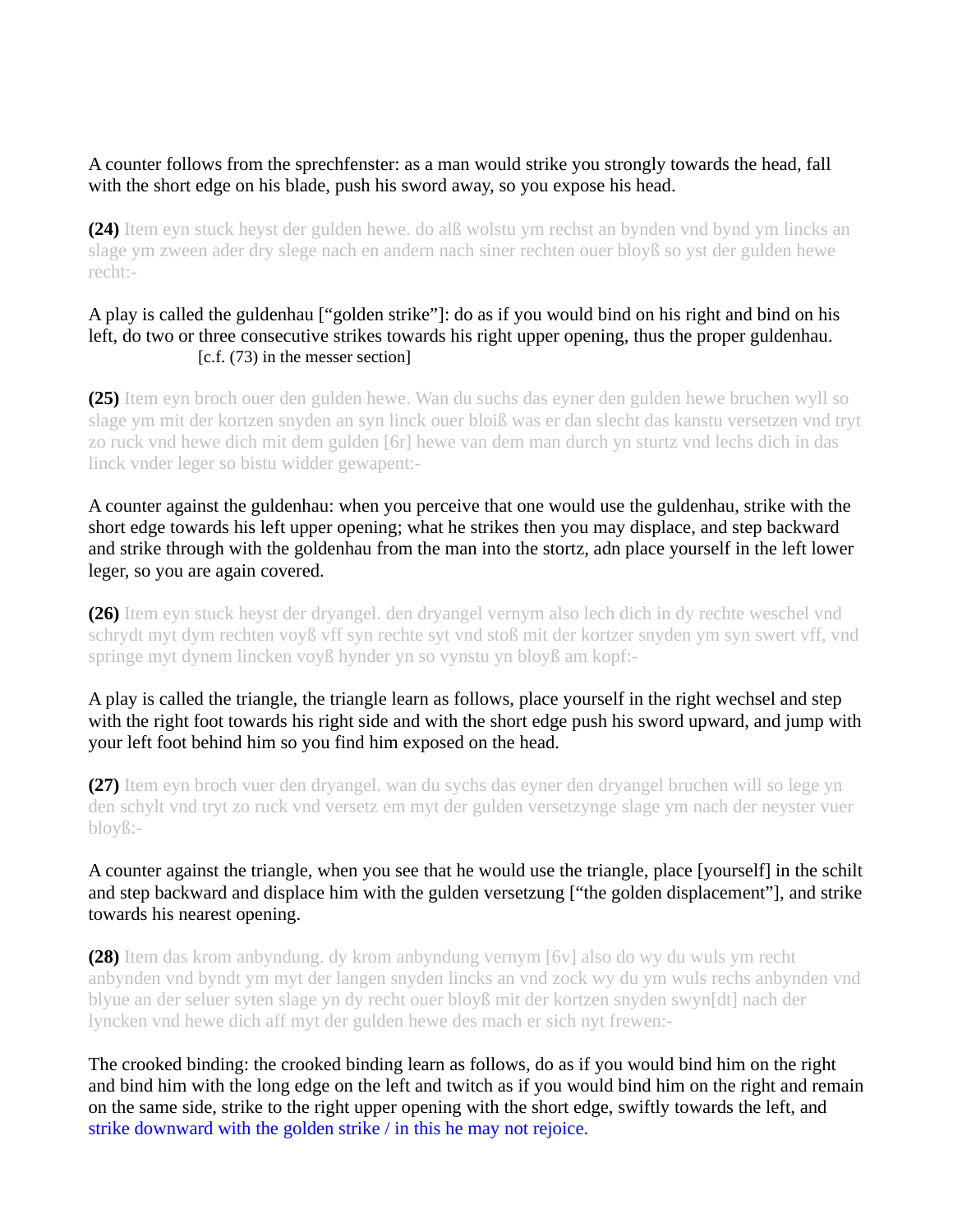**(29)** Item wer sycht vff eyns ander hewe der darff syn konst nyt frewen, hewe ouen aff was du wylt, sich kompt keyn wescheler yn den schilt zo koff zo lybe dy zuck nyt vermide ych sach dyr verware schoe[n kyn] man am faren. erschrecks du gerne keyn fechten nummer erlern. Es yst keyn besser versetzungk dan dy man myt den streyche duyt.

He who watches another's strikes / may not rejoice in the art / strike from above downward as you like, no wechsler touches the shield / to the head and the body / do not leave out the twitching / I tell you truly / […] no man [...] / if you frighten easily / don't learn no fighting / there is no better versetzung than those one does by striking.

> [this is garbled Liechtenauerian verse, hard to say if the deviations are actual re-interpretations or just garbled reception]

**(30)** Item eyn swert nemen. das vernym also byndt dem mann ouen an vnd gryff myt der lyncker hant [7r] vszen vff syn arm mit verkerter hant yn syn gehultz vnd ruck nach dyr so nymstu ym das swert:-

A sword-taking [disarm], this learn as follows, bind the man above and with the left hand grip his arm from the outside, with upturned hand in his hilt, pull towards you, so you take his sword.

**(31)** Item auer eyn swert nemen. das vernym also do als wuls du ym starck anbynden vnd valle ym myt dynem gehults vuer syn clynge vnd myt der lincker hant an syn gehultz ruck starck zo dyr so nymstu ym das swert vnd steyst ym kampff:-

Another sword-taking, this learn as follows, do as if you would bind him strongly and fall with your hilt in front of his blade and with the left hand on his hilt, pull strongly towards you, so you take his sword and you stand in the duelling-position

> [*kampf* means "duel", as opposed to *fechten*="fighting", with the intended meaning "armoured combat", so presumably "stehst im kampf" means "you find yourself in the guard position assumed in armoured combat", in other words, half-sword]

**(32)** Item eyn fry stuck wy man den man werffen sall ym swerdt. das vernym also byndt ym starck ouen an vnd gryff yn mit dyner lincken hant an syn rechten elenbogen stoyß ym starck vff an syn gesicht so wyrff du yn vff syn ruck:-

A free play how one may throw the man in swordfighting, this learn as follows, bind him strongly above and grip him with your left hand on his right elbow, strongly push him upward towards his face, thus you throw him on his back.

**(33)** Item wan du eyn man vff den koff wyls smißenn. do wy du ym starck wuls anbynden vnd gryff mit dyner lincker hant zußenn syn gehultz vnd ruck [7v] starck nach dyr so machs du ym den koff bloyß:-

If you want to smite a man on the head, do as if you would bind him strongly and grip with your left hand between his hilt and pull strongly towards you so you expose his head.

[*zußen*=*zwischen* "in between", see (22); of course "in between his hilt" on its own does not make obvious sense, but perhaps the intended meaning is "on the hilt in between his hands"]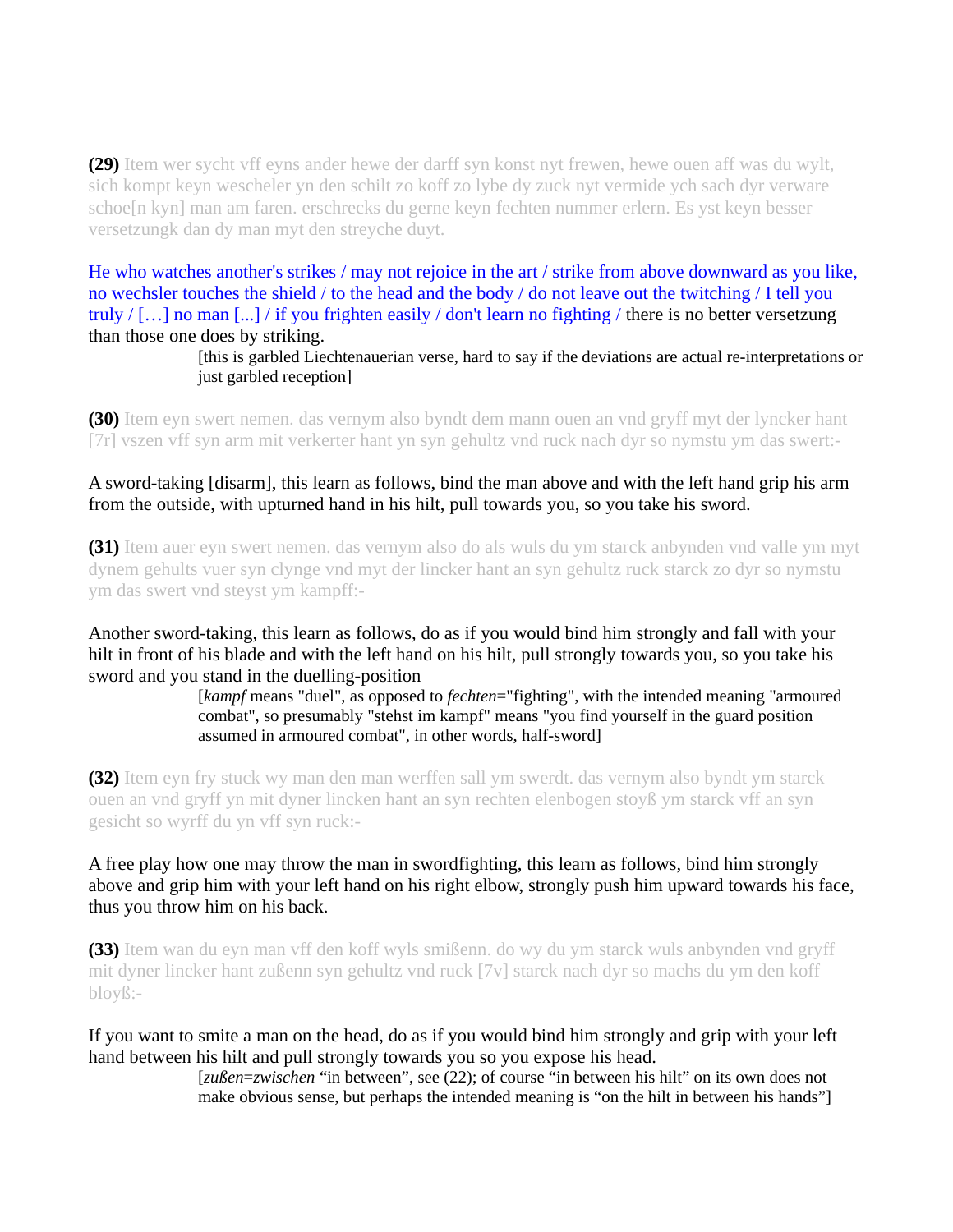**(34)** Item eyn ouer lauff ym swerdt wy du eyn man werffen sals. das vernym also do we du ym wuls recht an bynden vnd byndt ym kromß an wynd myt der kortzen snyden vff syn klyngen gryff mit dyner lincker hant an dyn clynge lege ym das swertan den hals vnd tryt mit dynem lincken voyß hynder synen lincken, ruck yn starck nach dir so moyß er vallen:-

An überlaufen in swordfighting, how you should throw a man, this learn as follows, do as if you would bind him on the right and bind him crookedly [cf. 28] and wind with the short edge on his blade, grip your blade with your left hand, place the sword on his throat and step with your left foot behind his left, pull strongly towards you, so he must fall.

**(35)** Item eyn vnder lauff ym swerdt. das vernym also do wy du ym wuls hoch an bynden vnd stoeß myt krutz ym syn gehultz ouer sych, so gryffsdu yn da mit ader wa du yn geuaßen machs:-

#### An unterlaufen in swordfighting, this learn as follows, do as if you would bind him high and with your cross push his hilt upward, so grip him with that, or whereever you may get hold of him.

**(36)** b Item swech vnd sterck vernym also oben by dem ort yst dy swech vnd der myttel deyl der cly[n]gen yst dy sterck das sulles du myt der kortzen snyden seer dryuenn:- **(37)** [8r] a Item swech vnd starck kortz vnd langk yst aller konst eyn anphanck dar vff dicht vast alle konst halt lengen mayß:-

(b) weak and strong learn as follows, near the point is the weak, and the middle part of the blade is the strong, this you should [perform energetically] with the short edge (a) weak and strong, short and long / this is the beginning of all art / on this you may rely / all art has length [and] measure

> [the letters (a) and (b) might indicate that the paragraphs should be read in reverse order; (37) is a Liechtenauerian verse and (38) is a gloss on it. "perform energetically" needs improvement; the reading *dryuenn* at the bottom of the page is suspect; the translation of *swech und sterck* would properly be "weakness and strength [of the blade]", I am just using "the weak" and "the strong" because these have become familiar in "Liechtenauerian English"]

**(38)** Item eyn stuck heyst der leue. den vernym also setz dych yn dy wage vnd mit dynem koff nyt zo hoych hewe vß vyer orten myt stercken so hastu des leuen moyt vnd byst vur ander zween ym stryt guett.

A play is called the lion, this learn as follows, set yourself in the balance, and with your head not too high strike from four points[or "places"?] with strength, thus you have the lion's courage / and may count for two others in battle.

> [it isn't clear if the claim is just a hyperholic "you will fight as well as two men", or if the intention is specifically that "you will be able to fight against two opponents"]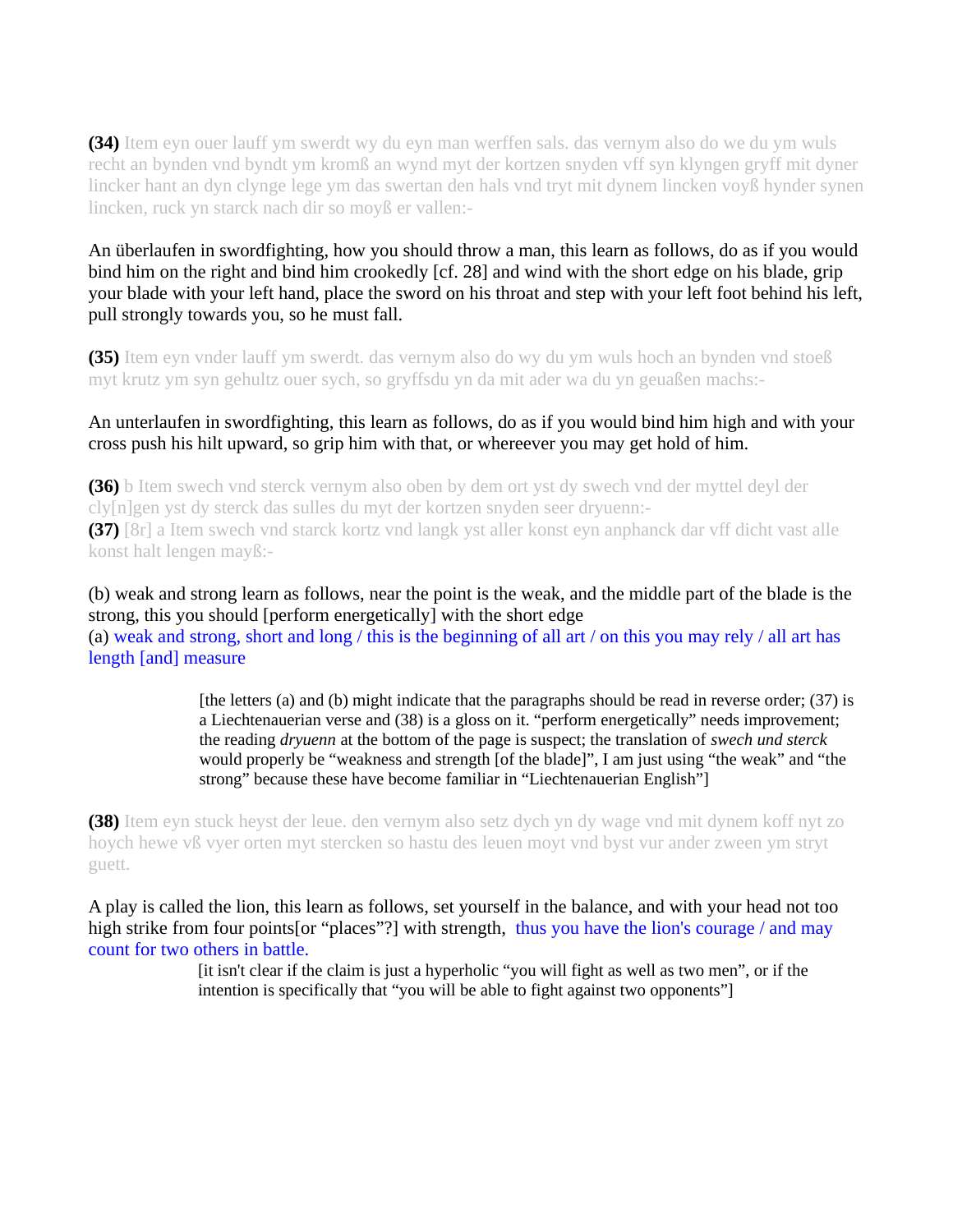# **Glossary**

*hewe*: ["strike"] In understand that the English translation as "cut" is the most appropriate, and "strike" may seem awkward (in modern English the noun "a strike" evokes bowling or baseball, or at least a blow with a blunt object). It's fine to use "cut" for *hau*, but you need to remain aware that there is also the contrasting term *schnitt*. so your translation will be in trouble if you encounter a passage where the two occur together.

*possen*: a difficult word. It does indeed mean "jest" etc. from the late 16th c., but not before. Its earliest meaning seems to be "figure, form", and only later "grotesque, carnevalesque figure" and corresponding behaviour. In our text it means "proper form, stance" (Bauer is aware of this). Grimm's dictionary for this word cites none other than Paulus Hector Mair as an early authority for this word (in the title of his 1550 work on the history of Augsburg): *eines ieden geschlechtes und der verordenten personen schilt, helm und zeichen in künstliche possen [...] gestellt.* In our sense of "proper form":

Fischart *Bienenkorb* (1588): *die römisch kirch stellt die h. schrift erst in bossen . "*the Roman Church first ordered the Holy Scripture into *proper form*".

*umb:* means "around", but this is a preposition with lots of syntactical applications, so you cannot just blindly translate "around". In the "five strikes" there are two possibilities, and either one isn't feasible without assuming scribal errors. It's (1) *wider umb* meaning simply "again" or "back" vs. (2) *haw umb* "strike around". For (1) c.f. *Wir seyen all von aschen komen, und werden auch das selb wider umb* "...that we all came from ashes and will *again turn back into* the same" and *wider umb reyse* = "the journey *back home*".

Now consider: *hewe veder vmb durch ym den kopf.* This may mean (1) "strike again through the face" or "strike again *around* through his face". The reading of *hawe umb* "strike *around*" is not necessary, or indeed contrived. But then there is *Hewe vur ewech vmb den kopf* (no *veder*), translating "strike forward [*vur ewech* = "vorne weg", not "für ewig"!] around the head". It is difficult to reconcile striking "forward" and at the same time "around the head", assuming your own head is intended. More likely, in *vmb den kopf* it is now understood that this is about *his* head (face) that is to be struck, so "strike forward toward [his] head", immediately followed by *vnd vidder vmb yn den kopf* "and again into the [his] head". It is almost inconceivable that the text is mentioning *his* head, sometimes without the 3rd person pronoun, and keeps using *umb* to say "strike again", and only in one instance in *hewe vmb den kopf* the *umb* now suddenly means "around" and *kopf* now means your own head! My conclusion is that this description of "basic strikes" does not involve rotating movements "around the head", it's simply about basic strikes executed to the face as shown in the diagram, but considerably messed up by syntactic accidents. But the text is so garbled that others may easily come to different conclusions.

*leger*: I don't have a good English translation, it expresses a "resting position" into which the sword is being "laid", in the lower *leger* explicitly resting on the thigh (what we call "plough"), the upper ones on the shoulder (what we call "vom tag", **not** "ochs"). Nb. the ms. does have the terms "ochs" and "pflug", in what is clearly "Lichtenauerian influence", but they have dropped out of the "Leger/Huten" system, so to speak, and become terms for special actions.

*schilt*: ["shield"], here interpreted as a left guard, may be JL's left ochs, may also be lower, the defining feature is assumed to be the mostly extended (as opposed to the leger) and uncrossed (as opposed to the stortz) arms.

*stortz*: this word may indeed mean "stumble, fall; drop, plunge" [modern *Sturz*], but it has the original sense of "to turn over, invert" (as in "tumble down head first"), and in this period it also means "lid, cover". Since it parallels "shield", this is the most likely sense: "a shield position, but upside down, a 'lid' or 'cover' ", i.e. with the hands crossed, i.e. on the right side. I know there is a *sturtzhow* even in 1467 Talhoffer but note the consistent absence of the *hau* element here. This begs the question, is the *sturzhau* so called not because it "plunges" but because it originates from a *sturz* position?